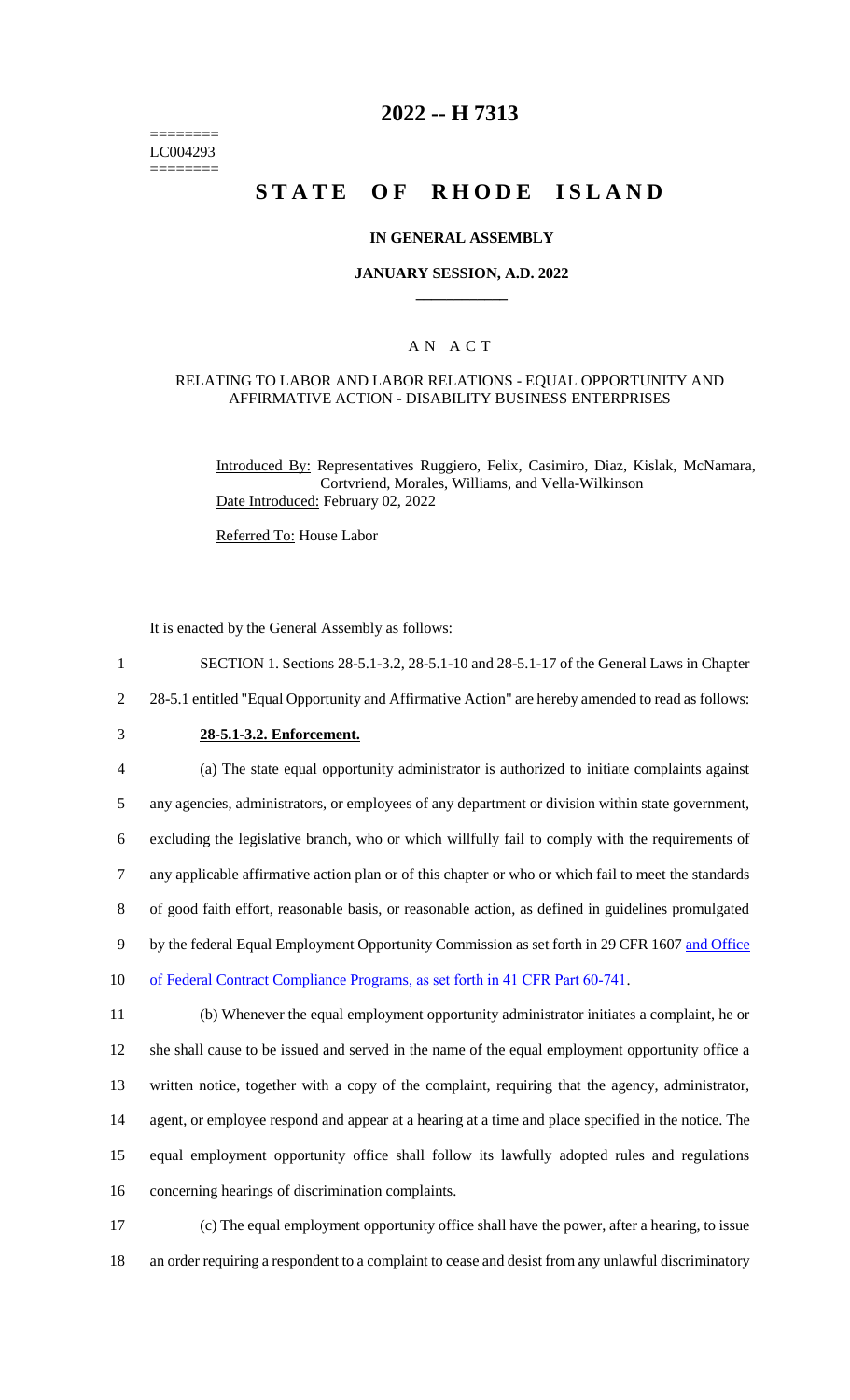practice and/or to take any affirmative action, including, but not limited to, hiring, reinstatement,

 transfer, or upgrading employees, with or without back pay, or dismissal, that may be necessary to secure compliance with any applicable affirmative action plan or with state or federal law.

 (d) A final order of the equal employment opportunity office constitutes an "order" within 5 the meaning of § 42-35-1( $\frac{1}{1}(13)$ ; is enforceable as an order; is to be rendered in accordance with § 42-35-12; and is subject to judicial review in accordance with § 42-35-15.

## **28-5.1-10. State contracts.**

 The division of purchases shall prepare any rules, regulations, and compliance reports that shall require of state contractors the same commitment to equal opportunity as prevails under 10 federal contracts controlled by federal executive orders 11246, 11625 and 11375 and Office of 11 Federal Contract Compliance Programs as set forth in 41 CFR Part 60-741. Affirmative action plans prepared pursuant to those rules and regulations shall be reviewed by the state equal opportunity office. The state equal opportunity office shall prepare a comprehensive plan to provide compliance reviews for state contracts. A contractor's failure to abide by the rules, regulations, contract terms, and compliance reporting provisions as established shall be ground for forfeitures and penalties as established by the department of administration in consultation with the state equal opportunity office.

## **28-5.1-17. Utilization analysis.**

 (a)(1) The personnel administrator, in consultation with the equal employment opportunity administrator, and the human resources outreach and diversity administrator within the department of administration, shall annually conduct a utilization analysis of positions within state government 22 based upon the annual review conducted pursuant to §§  $28-5-40$ , 28-5.1-3 and 28-5.1-4.

 $(2)(i)$  To the extent the analysis determines that minorities as currently defined in federal employment law as Blacks, Hispanics, American Indians (including Alaskan natives), Asians (including Pacific Islanders), are being underrepresented and/or underutilized, the personnel administrator shall, through the director of administration, direct the head of the department where the under-representation and/or under-utilization exists to establish precise goals and timetables and assist in the correction of each deficiency, to the extent permitted by law and by collective bargaining agreements.

 (ii) To the extent the analysis determines that persons with disabilities as defined by Office 31 of Federal Contract Compliance Programs as set forth in 41 CFR Part 60-741 are being underrepresented and/or underutilized, the personnel administrator shall, through the director of 33 administration, direct the head of the department, where the under-representation and/or under-34 utilization exists to establish precise goals and timetables and assist in the correction of each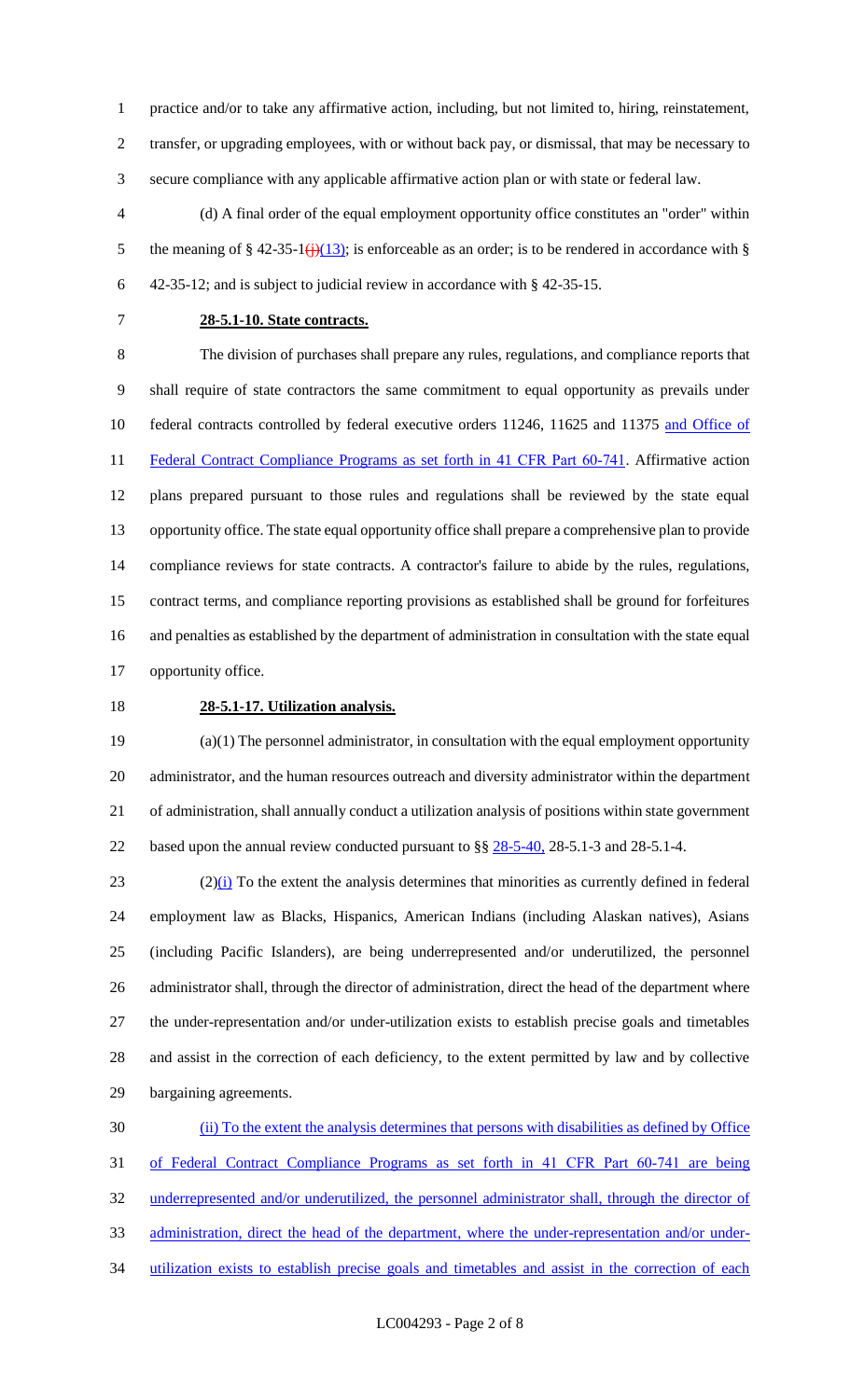#### 1 deficiency, to the extent permitted by law and by collective bargaining agreements.

 (3) The initial analysis shall be directed toward service oriented departments of the state, state police, labor and training, corrections, children, youth and families, courts, transportation, and human services.

 (4) The equal employment opportunity administrator shall be consulted in the selection process for all positions certified as underrepresented and/or underutilized and shall report the results of progress toward goals to the governor and to the general assembly by January 31 and July 31 of each year. A copy of these results which shall be referred to the Rhode Island commission for human rights which may, in its discretion, investigate whether a violation of chapter 5 of this title has occurred. The results shall be a public record and shall be made available electronically on the secretary of state's website.

 (b)(1) In the event of a reduction in force, the personnel administrator, in consultation with the equal employment opportunity administrator and director of the department(s) where the reduction is proposed, shall develop a plan to ensure that affirmation action gains are preserved to the extent permitted by law and by collective bargaining agreements. A copy of this plan shall be referred to the Rhode Island commission for human rights which may, in its discretion, investigate whether a violation of chapter 5 of this title has occurred. The plan shall be a public record and shall be made available electronically on the secretary of state's website.

 (2) The equal employment opportunity administrator shall report the results of the plans and their subsequent actions to the governor and to the general assembly by January 31 and July 31 of each year, to the Rhode Island commission for human rights. The report shall be a public record and shall be made available electronically on the secretary of state's website. Consistent with § 28-5.1-6, the Rhode Island commission for human rights shall have the power to order discontinuance of any department or division employment pattern or practice deemed discriminatory in intent or result by the commission.

 (3) The equal opportunity administrator shall notify the commission of reports and results under this chapter.

 SECTION 2. Sections 37-2.2-2 and 37-2.2-3.1 of the General Laws in Chapter 37-2.2 entitled "Disability Business Enterprises" are hereby amended to read as follows:

**37-2.2-2. Definitions.**

 As used in this chapter, the following words and phrases shall have the following meanings unless the context shall indicate another or different meaning or intent:

(1) "Persons with disabilities" or "person with a disability" shall mean any individual who

has a physical or mental impairment which constitutes a substantial barrier to employment as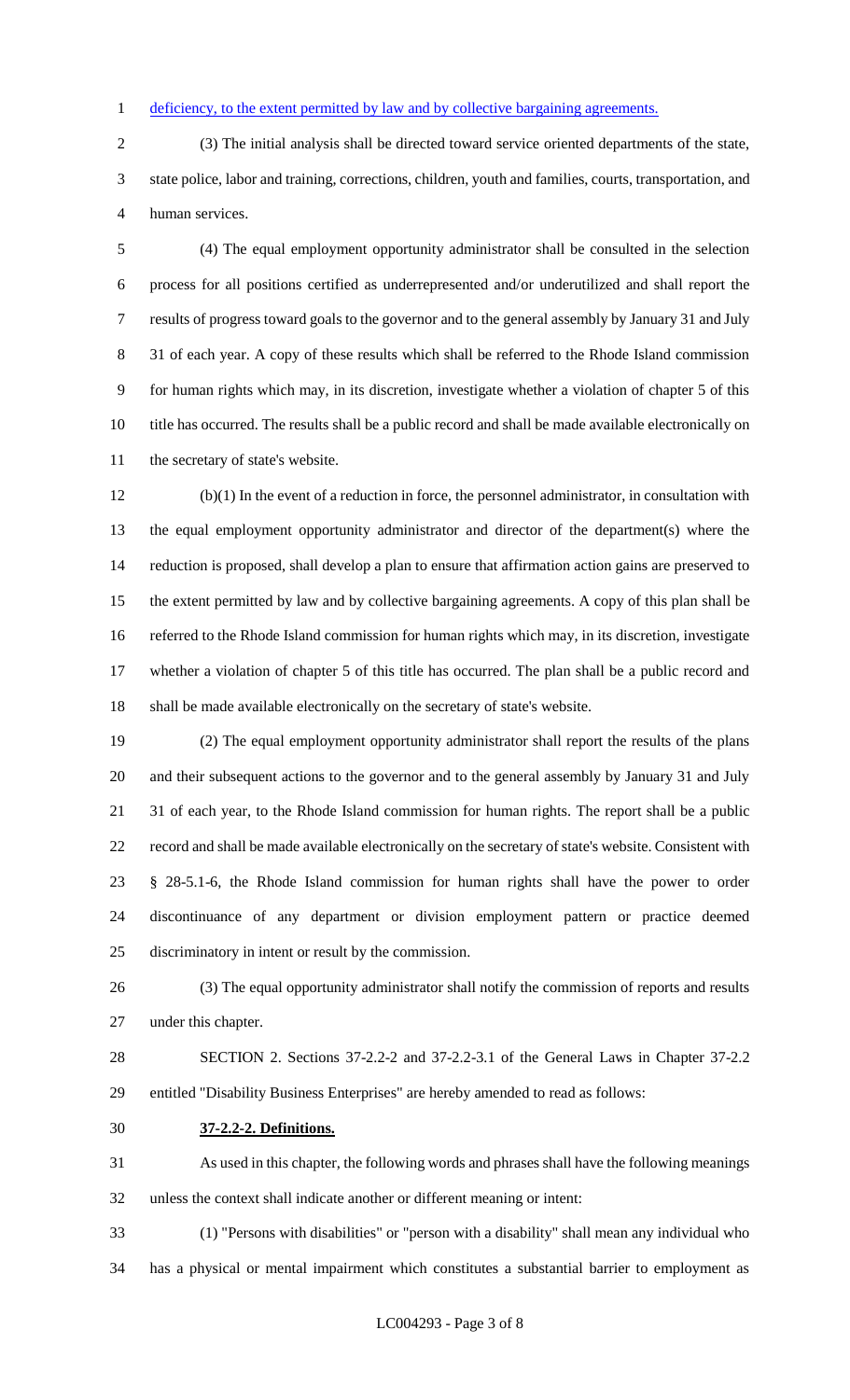1 certified by the department of human services, or the department of behavioral healthcare, 2 developmental disabilities and hospitals, U.S. Department of Veterans' Affairs, Social Security Administration, or other certifying state or federal entities.

 (2) "Small disadvantaged businesses owned and controlled by persons with disabilities" shall mean small business concern, which is at least fifty-one percent (51%) owned by one or more person(s) with disabilities or, in the case of a publicly owned business, at least fifty-one percent (51%) of the stock of which is owned by one or more disabled person, whose management and daily business operations are controlled by one or more person(s) with disabilities, and have fifty or fewer employees.

 (3) "A physical or mental impairment" shall mean any physiological disorder or condition, cosmetic disfigurement, or anatomical loss affecting one or more of the following body systems: neurological; musculoskeletal; special sense organs; respiratory, including speech organs; cardiovascular; reproductive; digestive; genito-urinary; hemic and lymphatic; skin; and endocrine; or any mental psychological disorder, such as mental retardation, organic brain syndrome, emotional or mental illness, and specific learning disabilities.

#### **37-2.2-3.1. Policy and applicability.**

 (a) It is the policy of the state of Rhode Island that small disadvantaged disability businesses shall have the maximum opportunity to participate in the performance of procurements and projects as outlined in this chapter. This chapter shall apply to any and all state purchasing, including, but not limited to, the procurement of goods and services, construction projects, or contracts funded in whole or in part by state funds, or funds which, in accordance with a federal grant or otherwise, the state expends or administers or in which the state is a signatory to the construction contract.

 (b) The director of administration, in consultation with the governor's commission on disabilities, is authorized and directed to establish rules and regulation formulas for awarding contracts to small disadvantaged businesses owned and controlled by persons with disabilities in the procurement of goods, services, construction projects, or contracts funded in whole or in part by state funds, in accordance with § 37-2-9(b)(14) on or before January 1, 2013.

# (c) The state's annual goal for disability business enterprises to participate in state procurements and construction projects under this chapter, shall be no less than three percent (3%) of the total value all contracts available to businesses in each fiscal year. The director of the

department of administration is further authorized to establish, by rules and regulations, formulas,

for giving disability business enterprises, a preference in contract and subcontract awards.

SECTION 3. Chapter 37-2.2 of the General Laws entitled "Disability Business Enterprises"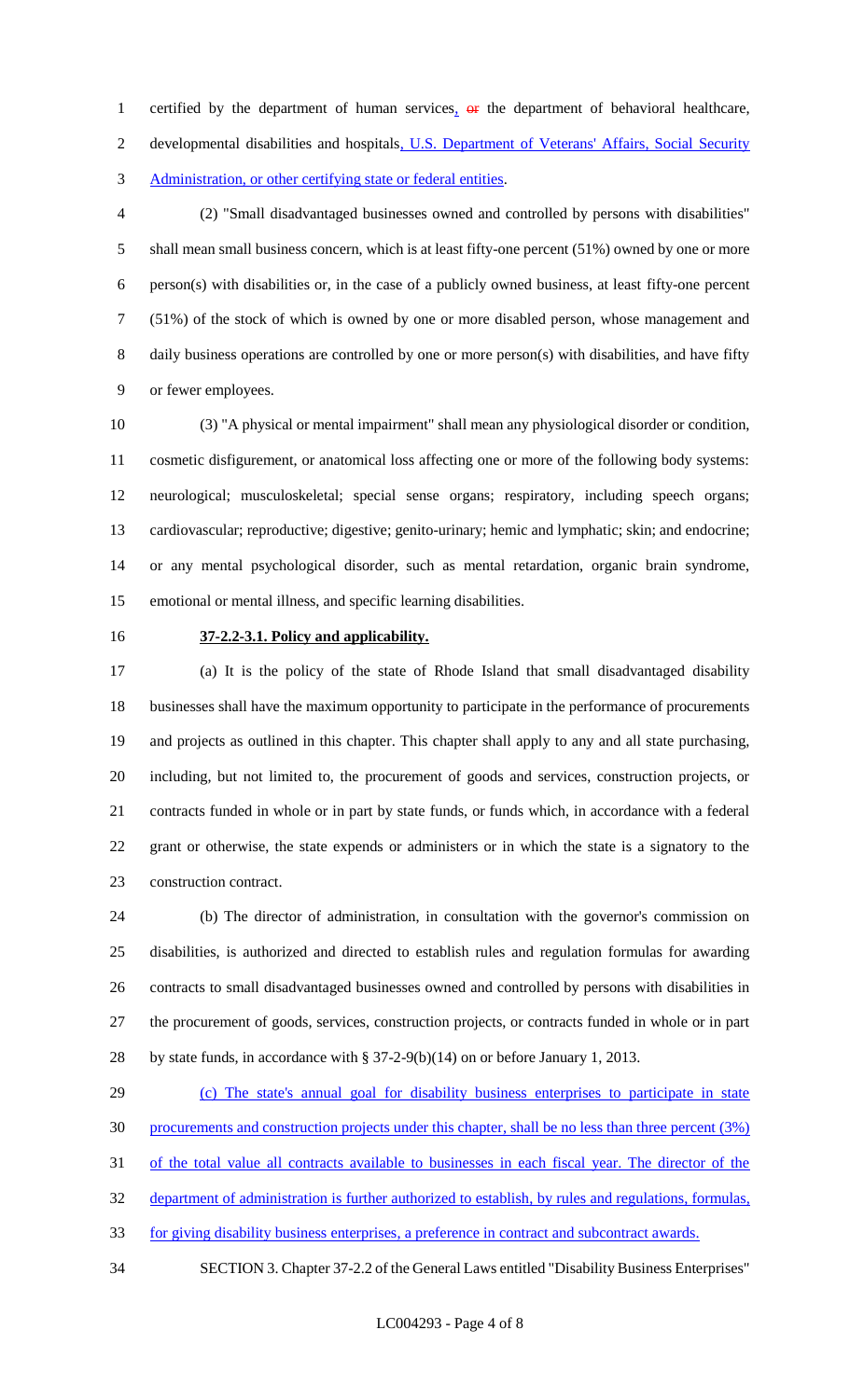- is hereby amended by adding thereto the following sections: **37-2.2-6. Sanctions.** The director of the department of administration shall have the power to impose sanctions upon contractors not in compliance with this chapter which may include, but not be limited to: (1) Suspension of payments; (2) Termination of the contract; (3) Recovery by the state of ten percent (10%) of the contract award price, as liquidated damages; and (4) Denial of the right to participate in future projects, for up to three (3) years. **37-2.2-7. Reporting.**  11 By August 1, 2023, and each August 1 thereafter, the department of administration shall 12 submit an annual report to the governor, speaker of the house, senate president, and executive 13 secretary of the governor's commission on disabilities, for the period from July 1 to June 30, on the 14 actual utilization of disability-owned small business enterprises as contractors, subcontractors, suppliers, and professional service providers for the state. The annual report shall include a list of 16 all disability-owned small businesses that participated as contractors, subcontractors, suppliers, and 17 professional service providers for the state, during the previous fiscal year. SECTION 4. Section 37-2.4-1 of the General Laws in Chapter 37-2.4 entitled "Habilitation Procurement Program" is hereby amended to read as follows: **37-2.4-1. Definitions.** The words defined in this section have the meanings set forth below whenever they appear in this chapter, unless context in which they are used clearly requires a different meaning or a different definition as prescribed for a particular section, group of sections, or provision: (1) "Board" means the habilitation procurement board created under this section; (2) "Career development plan" means a plan that identifies the individual's employment goals and objectives, the services and supports needed to achieve those goals, the persons, agencies, and providers assigned to assist the person to attain those goals, and the obstacles to the individual 28 working in an individualized job in an integrated employment setting at competitive wages, and 29 seeks to identify the appropriate services and supports necessary to overcome those obstacles. (3) "Consent decree" means the interim settlement agreement in United States v. State of Rhode Island and City of Providence, No. 1:13-cv-00442 (D.R.I. July 11, 2013) and consent decree Case 1:14-cv-00175-JJM-PAS (D.R.I. April 9, 2014) and subsequent orders of the federal district court.
- 

 $\frac{(2)(4)}{2}$  "Habilitation facility" means a program that is operated primarily for the purpose of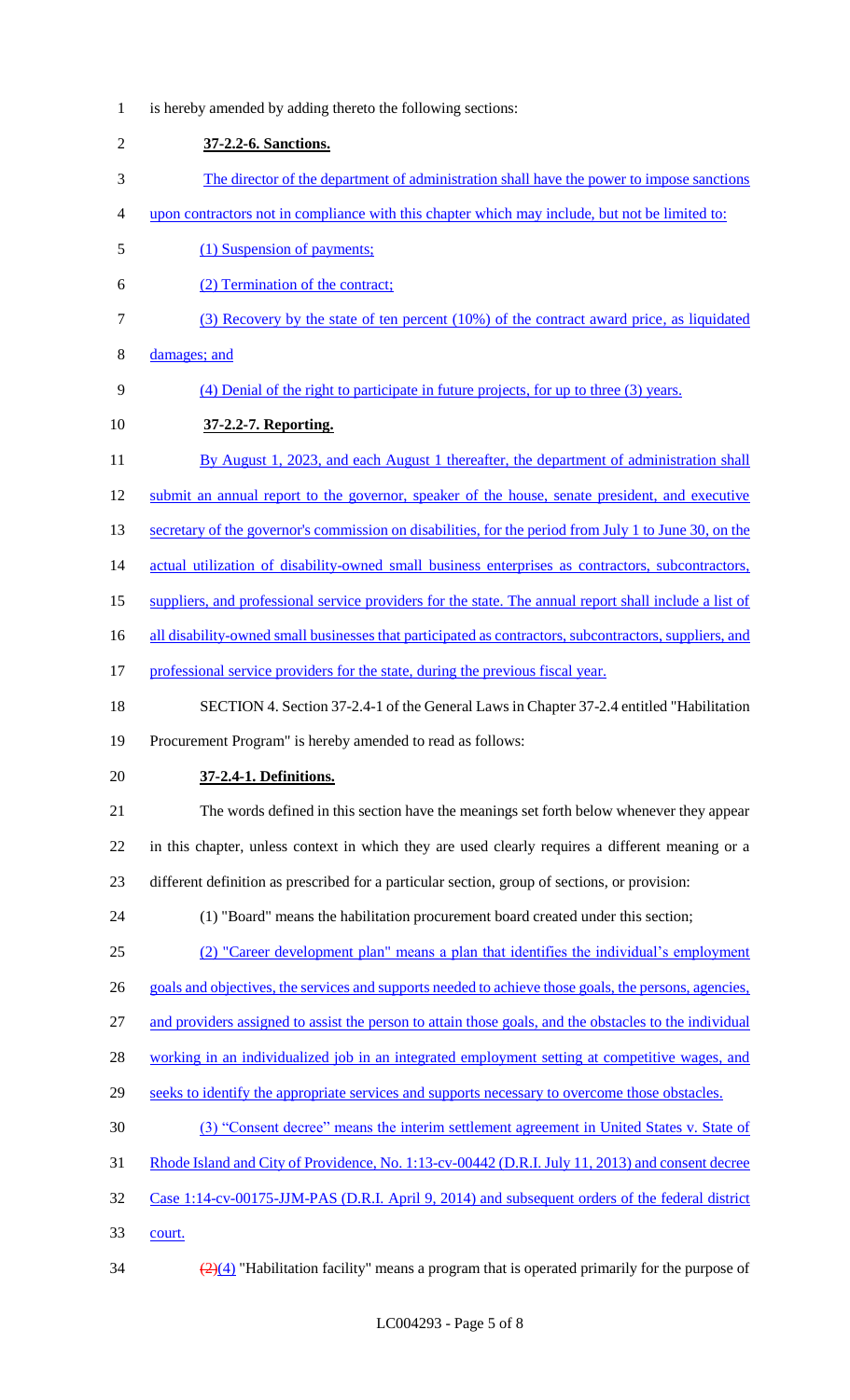1 the employment and training of persons with a disability by a government agency or a qualified 2 organization licensed by the State of Rhode Island providing vocational rehabilitation to support 3 people with disabilities and:

4 (i) Maintains an employment ratio of at least forty percent (40%) of the program employees 5 under the procurement contract in question have severe significant disabilities in integrated 6 employment settings;

7 (ii) Complies with any applicable occupational health and safety standards prescribed by 8 the United States Department of Labor or is a and provides supported employment services 9 program approved by the state of Rhode Island office of rehabilitation services or the department 10 of behavioral healthcare, developmental disabilities, and hospitals;

11 (iii) Has its principal place of business in Rhode Island;

- 12 (iv) Produces any goods provided under this section in Rhode Island; and
- 13 (v) The services provided, in accordance with the provisions of this chapter, are provided 14 by individuals with the majority being domiciled residents of the state of Rhode Island $\frac{1}{2}$
- 15 (vi) Each person with disabilities employed by the facility has an annually updated career
- 16 development plan; and
- 17 (vii) Persons with disabilities are compensated at or above Rhode Island's minimum wage,
- 18 but not less than the customary wage and level of benefits paid by the employer for the same or
- 19 similar work performed by individuals without disabilities.
- 20  $\left(\frac{3}{5}\right)$  "Person with a disability" means any individual who has a significant disability, as
- 21 defined in § 42-12.2-2. severe physical or mental impairment that constitutes a substantial barrier
- 22 to employment, as certified by the department of human services,  $\Theta$  is the department of behavioral
- 23 healthcare, developmental disabilities and hospitals, U.S. department of veterans' affairs, social
- 24 security administration, or other certifying state or federal entities.
- 25 (6) "Supported employment services" means employment services provided in the amount,
- 26 duration, and intensity, that allow persons with disabilities to work the maximum number of hours,
- 27 consistent with their abilities in a competitive integrated employment setting. Supported
- 28 employment services include services necessary to place, maintain, and provide ongoing support
- 29 to a person with disabilities in an integrated employment setting.
- 30 SECTION 5. Chapter 37-2.4 of the General Laws entitled "Habilitation Procurement
- 31 Program" is hereby amended by adding thereto the following sections:
- 32 **37-2.4-4. Habilitation facilities participation.**
- 33 The state's annual goal for the habilitation facilities to participate in state procurements and
- 34 construction projects under this chapter, shall be no less than one percent of the total value of all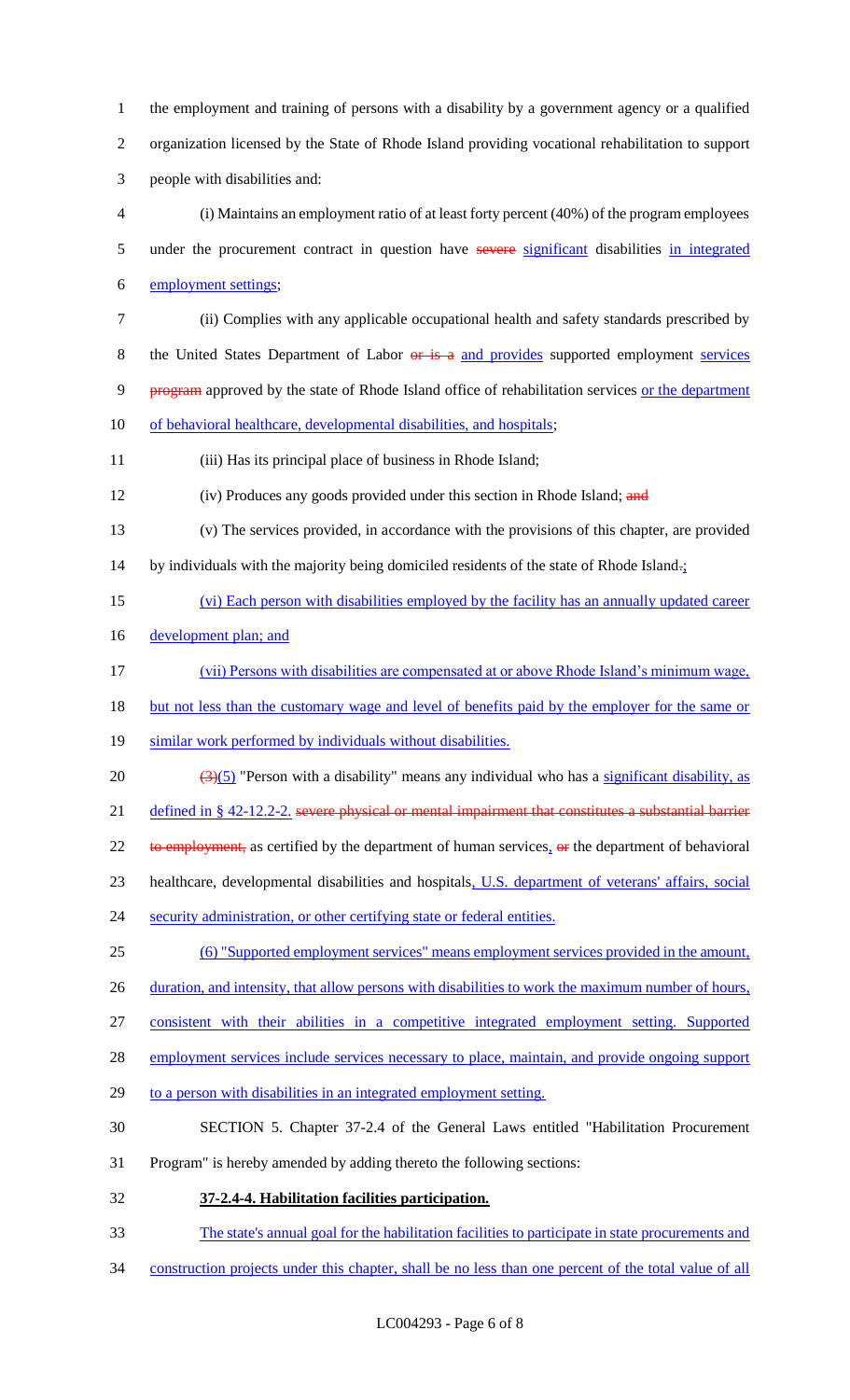| $\mathbf{1}$   | contracts available to all businesses in each fiscal year. The director of the department of          |
|----------------|-------------------------------------------------------------------------------------------------------|
| $\overline{2}$ | administration is further authorized to establish, by rules and regulations, formulas for giving      |
| 3              | habilitation facilities a preference in contract and subcontract awards.                              |
| 4              | 37-2.4-5. Sanctions.                                                                                  |
| 5              | The director of the department of administration shall have the power to impose sanctions             |
| 6              | upon contractors not in compliance with this chapter which may include, but not be limited to:        |
| 7              | (1) Suspension of payments;                                                                           |
| 8              | (2) Termination of the contract;                                                                      |
| 9              | (3) Recovery by the state of ten percent (10%) of the contract award price as liquidated              |
| 10             | damages; and                                                                                          |
| 11             | (4) Denial of right to participate in future projects for up to three (3) years.                      |
| 12             | 37-2.4-6. Reporting.                                                                                  |
| 13             | By August 1, 2023, and each August 1 thereafter, the department of administration shall               |
| 14             | submit an annual report to the governor, speaker of the house, senate president, secretary of the     |
| 15             | executive office of health and human services, the director of the department of behavioral           |
| 16             | healthcare, developmental disabilities, and hospitals, executive secretary of the governor's          |
| 17             | commission on disabilities, and the director of the office of rehabilitation services, for the period |
| 18             | <u>from July 1 to June 30 during the previous fiscal year addressing the:</u>                         |
| 19             | (1) Actual utilization of habilitation services as contractors, subcontractors, suppliers, and        |
| 20             | professional service providers for the state;                                                         |
| 21             | (2) The number of persons with disabilities who transition to competitive integrated                  |
| 22             | employment;                                                                                           |
| 23             | (3) The number of persons with disabilities who transition to self-employment or owners               |
| 24             | of disability-owned small businesses; and                                                             |
| 25             | (4) A list of those disability-owned small businesses that subsequently participated as               |
| 26             | contractors, subcontractors, suppliers, and professional service providers for the state.             |
| 27             | SECTION 6. This act shall take effect upon passage.                                                   |
|                |                                                                                                       |

======== LC004293 ========